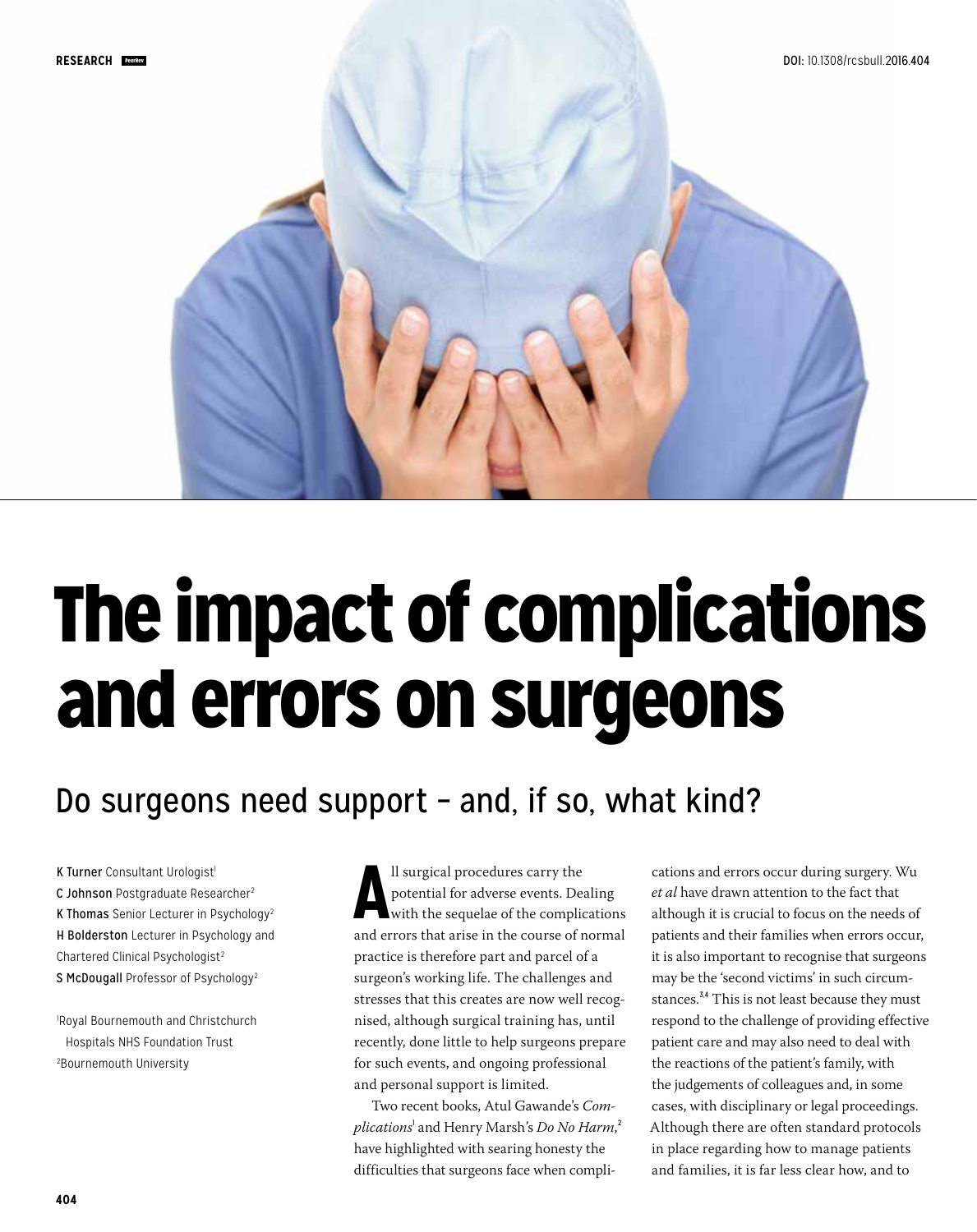what extent, surgeons need support.<sup>5,6</sup> This paper examines the evidence on the nature of the impact that adverse events have on the professional and personal lives of surgeons, whether there may be differences in that impact for complications versus errors and the nature of the support that surgeons might require as a result.

It is clear that surgeons live pressured lives and that this, in and of itself, can adversely affect surgeons' wellbeing. In a large study, Shanafelt *et al* surveyed 7,905 members of the American College of Surgeons about their professional practice, quality of life and career satisfaction, as well as depression and burnout.<sup>7</sup> Given that surgeons in the sample typically worked 60 hours per week and were on call 2 nights a week, it is perhaps not surprising that 40% of respondents were burned out, 30% screened positive for symptoms of depression, and quality of life was well below the population norm. Importantly, this pressure may lead to mistakes being made. In one study, depressed residents made more than six times as many medication errors as those who were not depressed,<sup>8</sup> whereas in another the number of errors reported correlated with depression, burnout, lower quality of life and emotional exhaustion.<sup>9</sup>

#### **SURGEONS AS SECOND VICTIMS**

A recent major review of the burgeoning literature on this subject suggests that the impact of errors may be considerable.<sup>4</sup> It was found that the prevalence of second victims after adverse events varied from 10% to more than 40%, depending on the study. 'Victims' reported strong negative reactions such as anger and irritation, sadness and depression, and shame and self-blame.

What is unclear from this review is the extent to which the studies included might reflect the reactions of surgeons specifically to such events, not least because the studies encompassed all medical professions.<sup>4</sup> In addition, the terms on which searches were made of research databases were biased towards a negative response (eg 'medical error', 'burnout', 'depression', 'empathy'). Of

the 32 studies included, the majority were from relatively small samples and 15 studies used qualitative rather than quantitative methodologies. Finally, the definition of a 'second victim' is imprecise and based on the assumption that individuals have made a major error for which they feel personally responsible. The perspective presented in this review may therefore reflect some but not all surgical experiences.

### **SURGEONS AS RESILIENT INDIVIDUALS**

Recent research suggests that, as a group, surgeons may have some degree of stress immunity. A study examining personality differences between specialties found that surgeons scored more highly on a tough-mindedness scale than family practice physicians and anaesthetists, indicating

*Surgeons may have personality traits that enable them to deal with the stressors placed on them*

that they were less likely to be distracted by emotions when problem-solving.<sup>10</sup> Similarly, Pegrum and Pearce examined the personality traits of 172 consultants using the Psychopathic Personality Inventory, and compared their scores with those of the general population.<sup>11</sup> They found that inventory scores in the sample were significantly higher than the population norm, with particularly high scores on stress immunity. Surgeons were among the highest-scoring individuals in the sample. The authors concluded that the 'prevalence of stress immunity as the overriding personality trait in consultants may better facilitate patient care'.

Regardless of whether such a conclusion is warranted on the basis of these data, the study by Pegrum and Pearce implies that surgeons may have personality traits that enable them to deal with the stressors placed on them.<sup>"</sup> Such a positive perspective is missing in the 'second victim' literature and suggests that a more balanced approach is warranted in which individual differences in resilience are examined. Indeed, recent research indicates that there is considerable variation in both the nature and extent of surgeons' reactions to adverse events, with some being much more affected than others.<sup>12</sup>

In addition to personal resilience, effective coping strategies are another part of the armoury that surgeons have to enable them to deal effectively with adverse events. Both surgeons<sup>12</sup> and other healthcare providers<sup>13,14</sup> report using a variety of coping strategies; these may be problem-focused (directed towards changing the relationship between the demands of the situation and the resources available) or emotion-focused (directed towards managing the emotional consequences of the stressor). The problem-focused coping strategies that were most commonly reported by surgeons were discussing the complications with peers for advice, deconstructing the complication to identify lessons that could be learnt and ensuring skills are up to scratch.<sup>12</sup> Common emotion-focused strategies included rationalising by putting what happened into perspective, talking openly to patients as a way of finding closure, and seeking reassurance from colleagues.

## **ADVERSE EVENTS: ERRORS, COMPLICATIONS AND SYSTEMS**

Surgeons' responses also appear to depend on the nature of the adverse event. For example, the severity of the outcome and the reactions of the patient or his or her family are commonly reported determinants of a surgeon's reaction.12,13 Despite obvious variation in the severity and nature of adverse events, the overwhelming majority of research has treated errors in an undifferentiated way. It has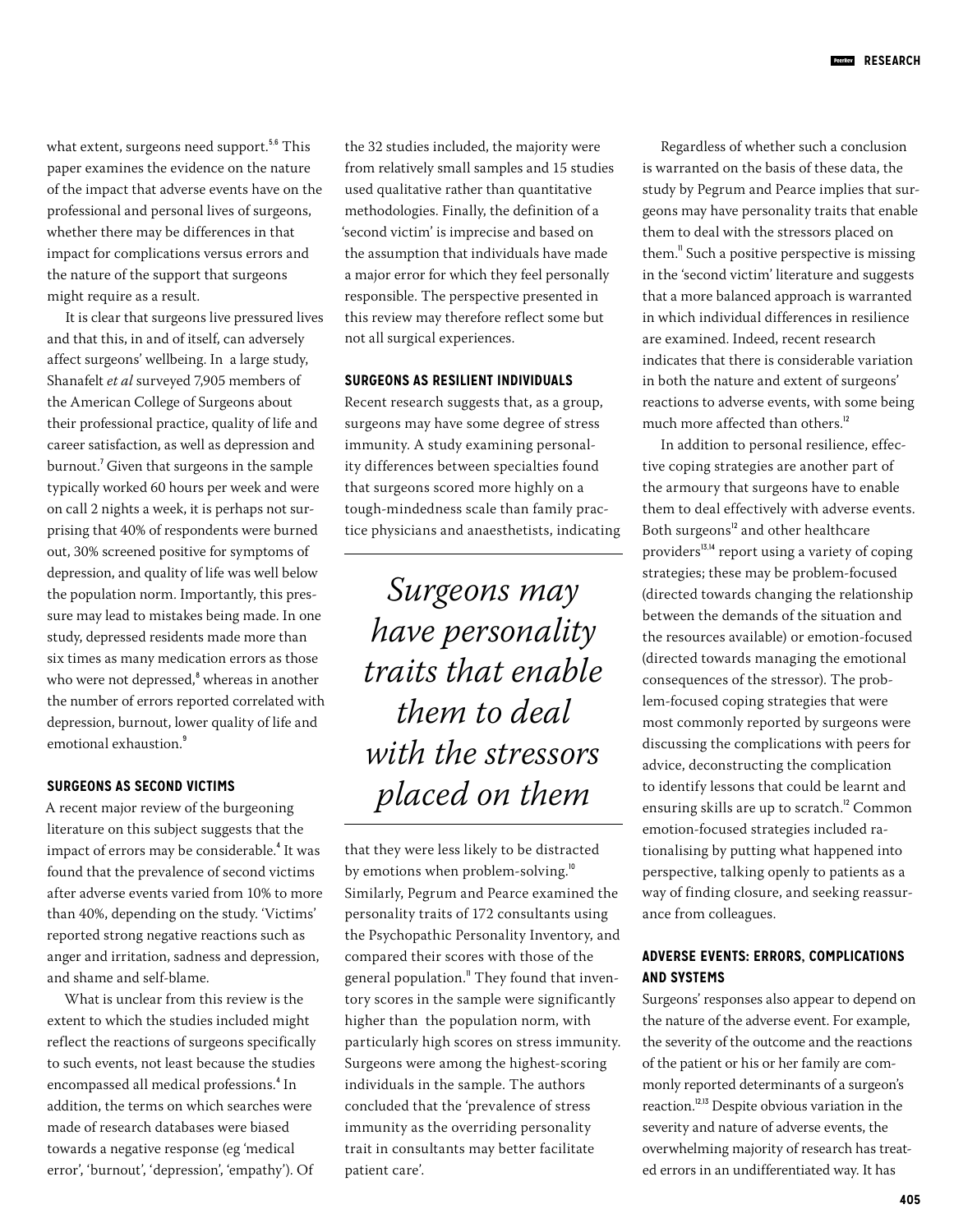



Detail from *Prevision*, 1948, from 'The Hospital Drawings' series by Dame Barbara Hepworth *The Scalpel 2*, 1949, from 'The Hospital Drawings' series by Dame Barbara Hepworth

also focused on errors rather than complications. This is not helped by the fact that errors and complications are not easy to define, and are often conflated in the literature.

Previous major studies examining errors have used definitions referring to preventable adverse events $15-17$  that arise when care falls short of the standard expected.<sup>16,18</sup> Errors might therefore be defined as *avoidable commissions or omissions* with potentially negative consequences. They would have been judged as poor practice by skilled and knowledgeable peers at the time when they occurred, independently of whether there were any negative consequences. Complications, by contrast, are adverse events that are *an acknowledged risk of surgical care* (ie when a standard medical procedure is undertaken, there are risks that are not avoidable).19,20

Despite the fact that complications occur much more frequently and are an inevitable part of dealing with the risks inherent in surgical procedures, very little is known about their impact on surgeons. In a recent UK study, Pinto *et al* interviewed 27 surgeons about the personal impact of both complications and errors.<sup>12</sup> While it was suggested that errors may have more negative consequences on surgeons' emotional adjustment than complications, no distinction was made between the two types of adverse effects during data collection. (Surgeons were 'asked to discuss complications without an assump-

tion that these were caused by medical error' but it is clear from the text that 'complications' was an umbrella term that included preventable errors.) As a result, this assertion is difficult to sustain, particularly given the small size of their sample.

Although self-blame is understandably common when errors occur (with the majority of respondents attributing errors to an 'individual-level factor' rather than to a 'system issue'), $4.9$  there is a growing

*Errors may have more negative consequences on surgeons' emotional adjustment than complications*

literature highlighting the role that systemic and organisational factors play in creating opportunities for error.<sup>21-23</sup> The systemic approach assumes that error is inevitable but can be reduced and ameliorated through appropriate management.

One example of this is the development of the surgical safety checklist, $^{24}$  a simple device that helps to enhance performance by compensating for the potential limits of human memory and attention, and by ensuring consistency and completeness in carrying out surgical tasks.<sup>25</sup> Providing 'checklist fatigue' does not set in, checklists help to manage the potential for making mistakes merely through being human. Other checks designed to support human systems may not always be so successful and may actually create errors. For example, medical alarms, if poorly understood, can *create* rather than reduce errors.<sup>26</sup>

#### **SUPPORTING SURGEONS**

A number of professional bodies have recognised the need to support surgeons during their careers and have formalised this support by creating mentorship programmes. UK examples include the Association of Surgeons in Training and the London Deanery mentorship programmes for surgical trainees as well as the Royal College of Physicians and Surgeons of Glasgow programme for all fellows and members. In addition, many National Health Service trusts run in-house mentorship schemes. Mentoring, however, is deliberately broad in remit and long-term in nature, and it encompasses support in many aspects of professional and personal learning and development. Although undoubtedly valuable, it is not designed to prepare surgeons for, or to support them through, the particular consequences of a complication or error.